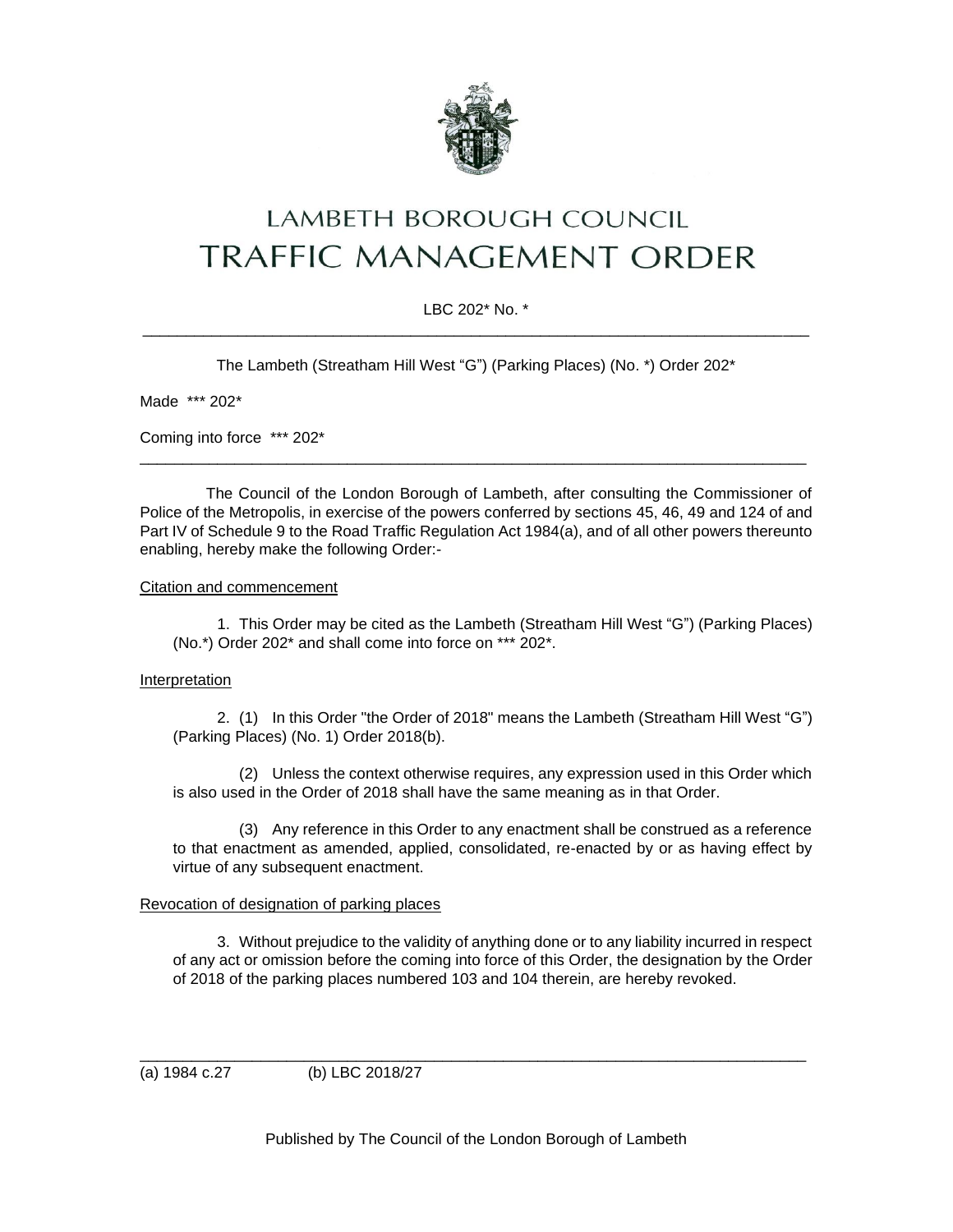4. (1) Each area on a highway comprising the length of carriageway of a street specified in column 2 of the Schedule to this Order and bounded on all sides by a white line marking is designated as a parking place.

(2) The reference in this Article to a white line marking shall be construed as a reference to the white line marking (either broken or continuous) provided for in Schedule 7 to the Traffic Signs Regulations and General Directions 2016(a) or, if applicable, authorised by the Secretary of State by virtue of section 64 of the Road Traffic Regulation Act 1984.

(3) The provisions of the Order of 2018 (other than Articles 3, 16 and 41) shall apply to the areas designated as parking places by this Order as if in those provisions any reference to a parking place included a reference to an area designated as a parking place by this Order and as if any reference to Schedule 8 to the Order of 2018 included a reference to Schedule 3 to this Order.

Placing of traffic signs, etc.

- 5. The Council shall:-
	- (a) place and maintain traffic signs indicating the limits of each parking place referred to in the Schedule to this Order;
	- (b) place and maintain in or in the vicinity of each parking place referred in the Schedule to this Order traffic signs indicating that such parking place may be used during the permitted hours for the leaving only of the vehicles specified in Article 4(2) of the Order of 2018;
	- (c) carry out such other work as is reasonably required for the purposes of the satisfactory operation of each parking place referred to in the Schedule to this Order.

Dated this \*\*\*\* day of \*\*\* 202\*.

Ben Stevens Highway Network Manager

(a) S.I. 2016/362

\_\_\_\_\_\_\_\_\_\_\_\_\_\_\_\_\_\_\_\_\_\_\_\_\_\_\_\_\_\_\_\_\_\_\_\_\_\_\_\_\_\_\_\_\_\_\_\_\_\_\_\_\_\_\_\_\_\_\_\_\_\_\_\_\_\_\_\_\_\_\_\_\_\_\_\_\_